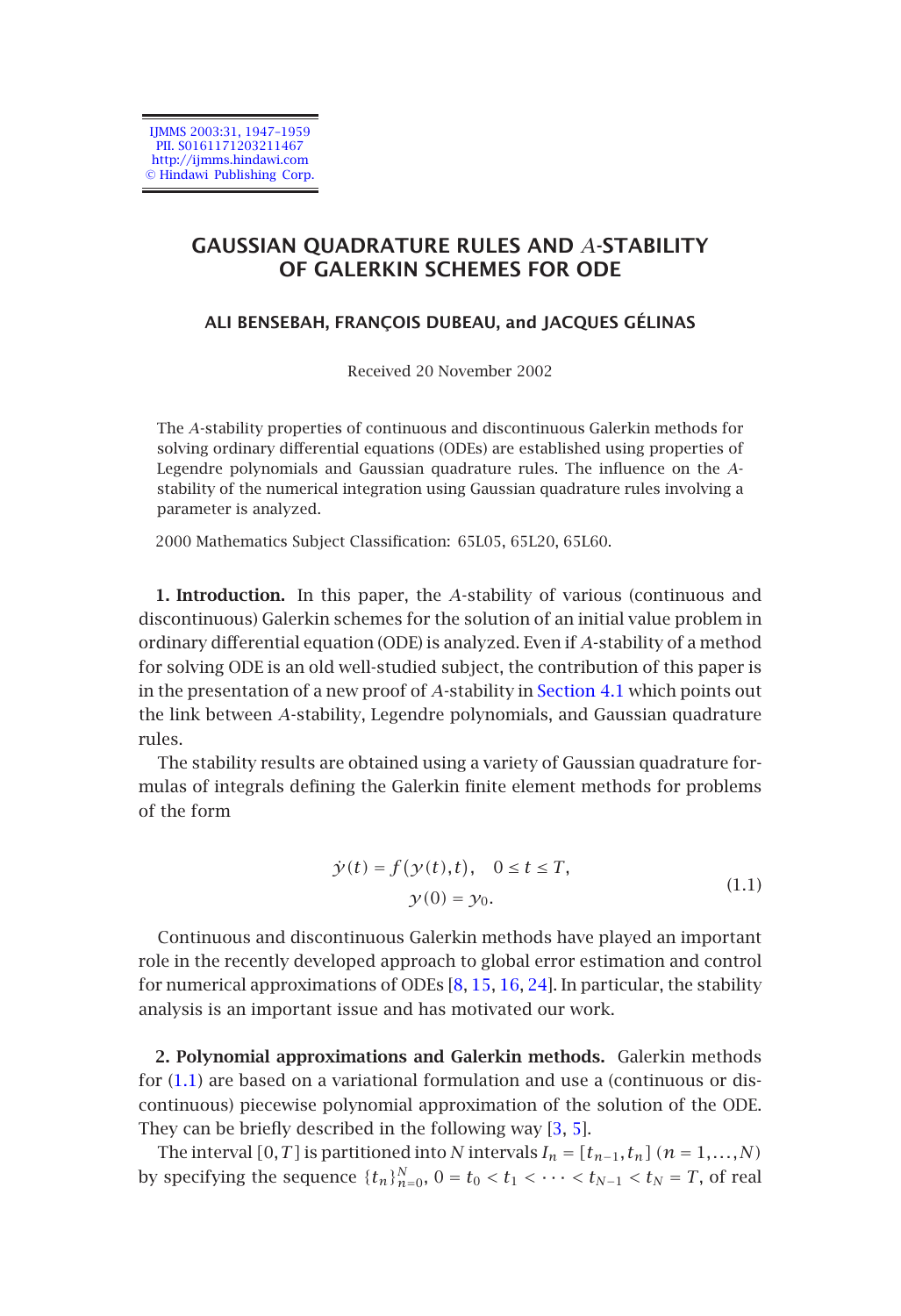numbers. If  $P^K(I_n)$  denotes the set of real polynomials of degree *K* on  $I_n$ , we consider the following variational problem.

**PROBLEM 2.1.** Let  $U_0 = y_0$ , and for  $n = 1,...,N$ , find  $u_n(\cdot) \in P^K(I_n)$  and *U<sub>n</sub>* ∈ ℝ [such](#page-1-0) that  $\langle Du_n - f(u_n), v_n \rangle_n + [u_n(t_{n-1}) - U_{n-1}]v_n(t_{n-1}) + [U_n$  $u_n(t_n)[v_n(t_n) = 0$  for all  $v_n(\cdot) \in P^{K+1-L}(I_n)$ , and  $u_n(\cdot)$  is subject to *L* additional collocation conditions.

In Problem 2.1,  $f(u)$  sta[nd](#page-10-0)s for  $f(u(t),t)$  $f(u(t),t)$  $f(u(t),t)$  and

$$
\langle f, g \rangle_n = \int_{t_{n-1}}^{t_n} f(\tau) g(\tau) d\tau.
$$
 (2.1)

We say that we have an *approximate problem* if we use exact integration in Problem 2.1 and we have a *discretized problem* if we use a quadrature rule to deal with th[e i](#page-10-3)[nteg](#page-11-5)[rals](#page-11-6)[.](#page-12-0)

Continuous Galerkin methods f[or](#page-11-7) [ODE](#page-11-8)[s h](#page-11-9)[ave](#page-11-10) [bee](#page-11-11)[n in](#page-11-12)troduced in [19, 20] and discontinuous Galerkin methods in [25]. Discontinuous Galerkin methods were first analyzed for linear nonstiff ODEs in [4], and later for nonlinear nonstiff systems in [2, 6]. A general framework and analysis of Galerkin methods for ODEs have been developed in [3, 5]. In particular, existence, uniqueness, and convergence results have been obtained for approximate and discretized problems under appropriate assumptions on  $f(\cdot, \cdot)$ .

Similarly, Galerkin methods for parabolic problems have been analyzed, for example, in [1, 14, 23, 26], and later used for finding adaptive finite element methods for parabolic problems in [9, 10, 11, 12, 13, 17].

**3. Gaussian quadrature rules.** Let *γ* be a parameter in  $[-1,1]$  and  $\pi_M(\cdot)$ be the Legendre polynomial of degree *M* on  $[-1,1]$  such that  $\pi_M(1) = 1$  $(-1)^M$  $\pi_M$  (−1). The quadrature rules we consider are based on the following result.

**LEMMA** 3.1. *For*  $\gamma \in [-1,1]$ *, the M roots of the polynomial*  $\pi_M(\cdot) - \gamma \pi_{M-1}(\cdot)$ *, denoted*  $\tau_m(y)$  ( $m = 1,...,M$ ), are all real and distinct. Moreover,

(i)  $-1 \le \tau_1(y) < \cdots < \tau_m(y) < \cdots < \tau_M(y) \le 1;$ 

- (ii)  $\tau_m(\cdot) \in C^\infty([-1,1];[-1,1])$  *for*  $m = 1,...,M$ ;
- (iii)  $(d\tau_m/d\gamma)(\gamma) > 0$  *for any*  $\gamma \in (-1,1)$ *;*
- (iv)  $\tau_1(-1) = -1$  *and*  $\tau_M(1) = 1$ *.*

PROOF. This result is obtained from the interlacing properties of the roots of Legendre polynomials and from the implicit function theorem.  $\Box$ 

If we define the weights

$$
\omega_m(\gamma) = \int_{-1}^1 \prod_{\substack{k=1\\k \neq m}}^M \frac{\tau - \tau_k(\gamma)}{\tau_m(\gamma) - \tau_k(\gamma)} d\tau,
$$
 (3.1)

<span id="page-1-0"></span>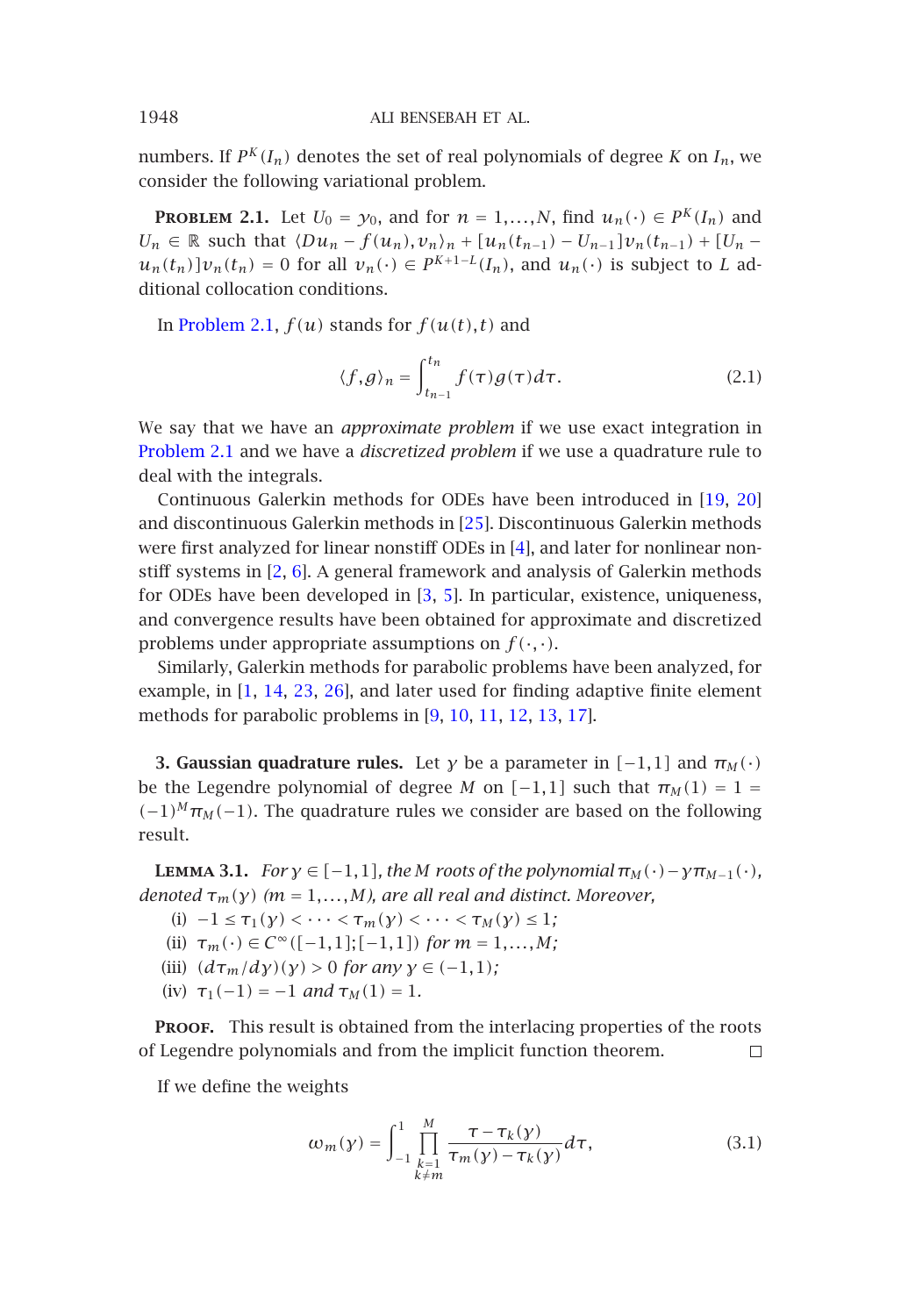GAUSSIAN QUADRATURE RULES AND *A*-STABILITY *...* 1949

for  $m = 1, \ldots, M$ , the quadrature rule

<span id="page-2-0"></span>
$$
\int_{-1}^{1} \psi(\tau) d\tau \cong \sum_{m=1}^{M} \omega_m(y) \psi(\tau_m(y)), \tag{3.2}
$$

which depends on a parameter  $\gamma \in [-1,1]$ , is exact for polynomials of degree *M* −1. It follows that the formula is also exact for polynomials of degree 2*M* −2 and for polynomials of degree 2*M*−1 if *γ* = 0. Gauss-Legendre quadrature rules correspond to  $\gamma = 0$ , Gauss-Radau quadrature rules correspond to  $\gamma = \pm 1$ , and for  $0 < |y| < 1$ , we obtain intermediate quadrature rules.

We will use the following notation for the interval *[*−1*,*1*]*:

$$
\langle f, g \rangle = \int_{-1}^{1} f(\tau) g(\tau) d\tau,
$$
  

$$
\langle f, g \rangle^{d} = \sum_{m=1}^{M} \omega_{m}(y) f(\tau_{m}(y)) g(\tau_{m}(y)).
$$
\n(3.3)

We remark the following identities for Legendre polynomials:

$$
\langle \pi_i, \pi_j \rangle^d = \langle \pi_i, \pi_j \rangle = \begin{cases} 0 & \text{if } i < j, \\ \frac{2}{2i+1} & \text{if } i = j, \end{cases}
$$
 (3.4)

for  $j = 0, ..., M - 1$ ,

$$
\langle \pi_i, \pi_M \rangle^d = \begin{cases} \langle \pi_i, \pi_M \rangle = 0 & \text{if } i < M-1, \\ \frac{2\gamma}{2M-1} & \text{if } i = M-1, \\ \frac{2\gamma^2}{2M-1} & \text{if } i = M, \end{cases}
$$
 (3.5)

since  $\pi_M(\tau_m(\gamma)) = \gamma \pi_{M-1}(\tau_m(\gamma))$  and  $\langle \pi_i, \pi_M \rangle^d = \gamma \langle \pi_i, \pi_{M-1} \rangle^d$ . Also, if  $i+j \leq$ 2*M* −1, then

$$
\langle D\pi_i, \pi_j \rangle^d = \langle D\pi_i, \pi_j \rangle
$$
  
= 
$$
\begin{cases} 0 & \text{if } i \leq j, \\ \pi_i \pi_j \big|_{-1}^1 - \langle \pi_i, D\pi_j \rangle = 1 - (-1)^{i+j} & \text{if } i > j. \end{cases}
$$
 (3.6)

**4.** *A***-stability analysis.** We will analyze the *A*-stability properties of the methods corresponding to approximate and discretized problems with respect to the parameter *γ* for the following cases:

- (1)  $L = 0$ : the completely discontinuous method introduced in [3];
- (2)  $L = 2$  with  $u_n(t_{n-1}) = U_{n-1}$  and  $u_n(t_n) = U_n$ : the continuous method presented in [19, 20];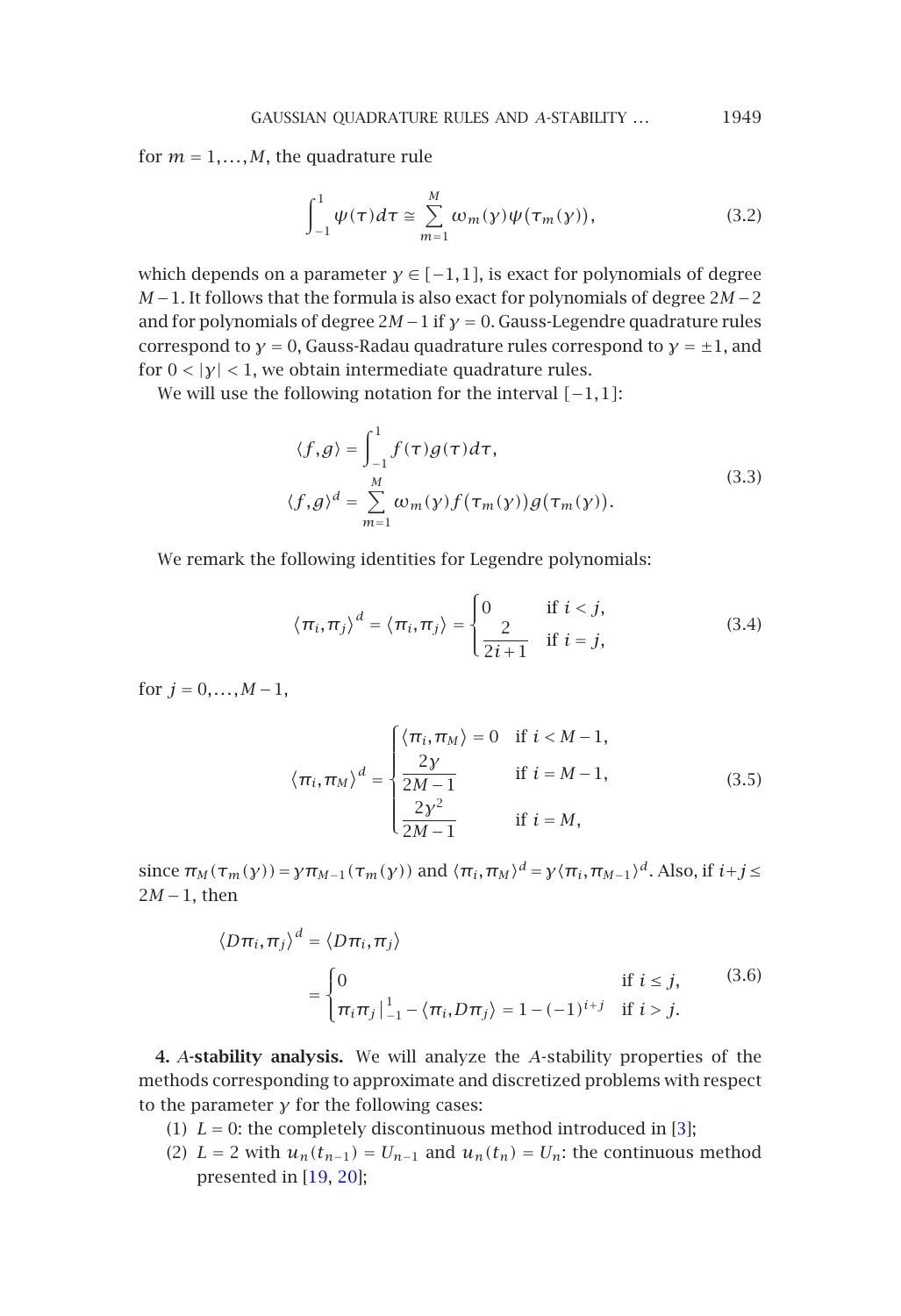- (3)  $L = 1$  with  $u_n(t_n) = U_n$ : the discontinuous method described in [25], and a[lso a special](#page-1-0) case of the discontinuous  $\alpha$ -method of [4] ( $\alpha_n = 1$ ) for all *n*);
- (4)  $L = 1$  with  $u_n(t_n) = U_{n-1}$ : a special case of the discontinuous  $\alpha$ -method of  $[4]$  ( $\alpha_n = 0$  for all *n*).

For the *A*-stability analysis, we consider the following form of  $(1.1)$ :

<span id="page-3-1"></span>
$$
\dot{\mathcal{Y}}(t) = \lambda \mathcal{Y}(t), \quad 0 \le t \le T,
$$
  

$$
\mathcal{Y}(0) = \mathcal{Y}_0,
$$
 (4.1)

and we solve Problem 2.1 to obtain

$$
U_n = R\left(\frac{\lambda h_n}{2}\right) U_{n-1},\tag{4.2}
$$

where  $R(z) = P(z)/Q(z)$  [is a ration](#page-1-0)al function and  $h_n = t_n - t_{n-1}$ .

**DEFINITION 4.1.** The *region of stability* of a method is the set

$$
S = \{ z \in \mathbb{C} \mid |R(z)| \le 1 \}. \tag{4.3}
$$

Let  $Re(z)$  be the real part of  $z$ ; a method is said to be

- (i) *A*-*stable* if  $|R(z)| < 1$  whenever  $Re(z) < 0$ ;
- (ii) *stiff A*-*stable* if it is *A*-*stable* and  $\lim_{Re(z) \to -\infty} |R(z)| = 0$ .

To obtain (4.2) from Problem 2.1, let

$$
\pi_{ni}(t) = \pi_i \left( \frac{2t - (t_{n-1} + t_n)}{t_n - t_{n-1}} \right)
$$
\n(4.4)

<span id="page-3-0"></span>be the polynomial of degree *i* defined on  $I_n = [t_{n-1}, t_n]$  normalized such that  $\pi_{ni}(t_n) = 1 = (-1)^i \pi_{ni}(t_{n-1})$ . Then  $\{\pi_{ni}\}_{i=0}^K$  and  $\{\pi_{nj}\}_{j=0}^{K+1-L}$  form a basis for  $P^{K}(I_n)$  and  $P^{K+1-L}(I_n)$ . Hence, the polynomial  $u_n(\cdot)$  that we look for can be written as  $u_n(t) = \sum_{i=0}^{K} a_{ni} \pi_{ni}(t)$ . Then Problem 2.1 becomes the follo[wing](#page-2-0) problem.

**PROBLEM 4.2.** Let  $U_0 = y_0$ , and for  $n = 1, ..., N$ , find  $a_{n0},..., a_{nK}, U_n \in \mathbb{R}$ , such that  $\sum_{i=0}^{K} [(\lambda h_n/2) \langle \pi_i, \pi_j \rangle - \langle D\pi_i, \pi_j \rangle + 1 - (-1)^{i+j}] a_{ni} = U_n - (-1)^j U_{n-1}$ for  $j = 0, ..., K + 1 - L$ , and  $u_n(\cdot)$  is subject to *L* additional conditions.

In the sequel of this paper, we will use the notation  $R_{L,K}(z; \gamma)$  for the amplifying factor  $R(\lambda h_n/2)$ , and  $\lambda h_n/2$  is replaced by *z*.

**4.1. The case**  $L = 0$ . For the interval  $I_n$ , we use the quadrature formula (3.2) with  $M = K + 1$ . Consequently,  $\langle D\pi_i, \pi_j \rangle^d$  is always exact, and  $\langle \pi_i, \pi_j \rangle^d$  is exact for  $i + j \leq 2K$  or for  $i + j \leq 2K + 1$  if  $\gamma = 0$ . Hence, for the stability analysis, the approximate problem is equivalent to the discretized problem for  $y = 0$ .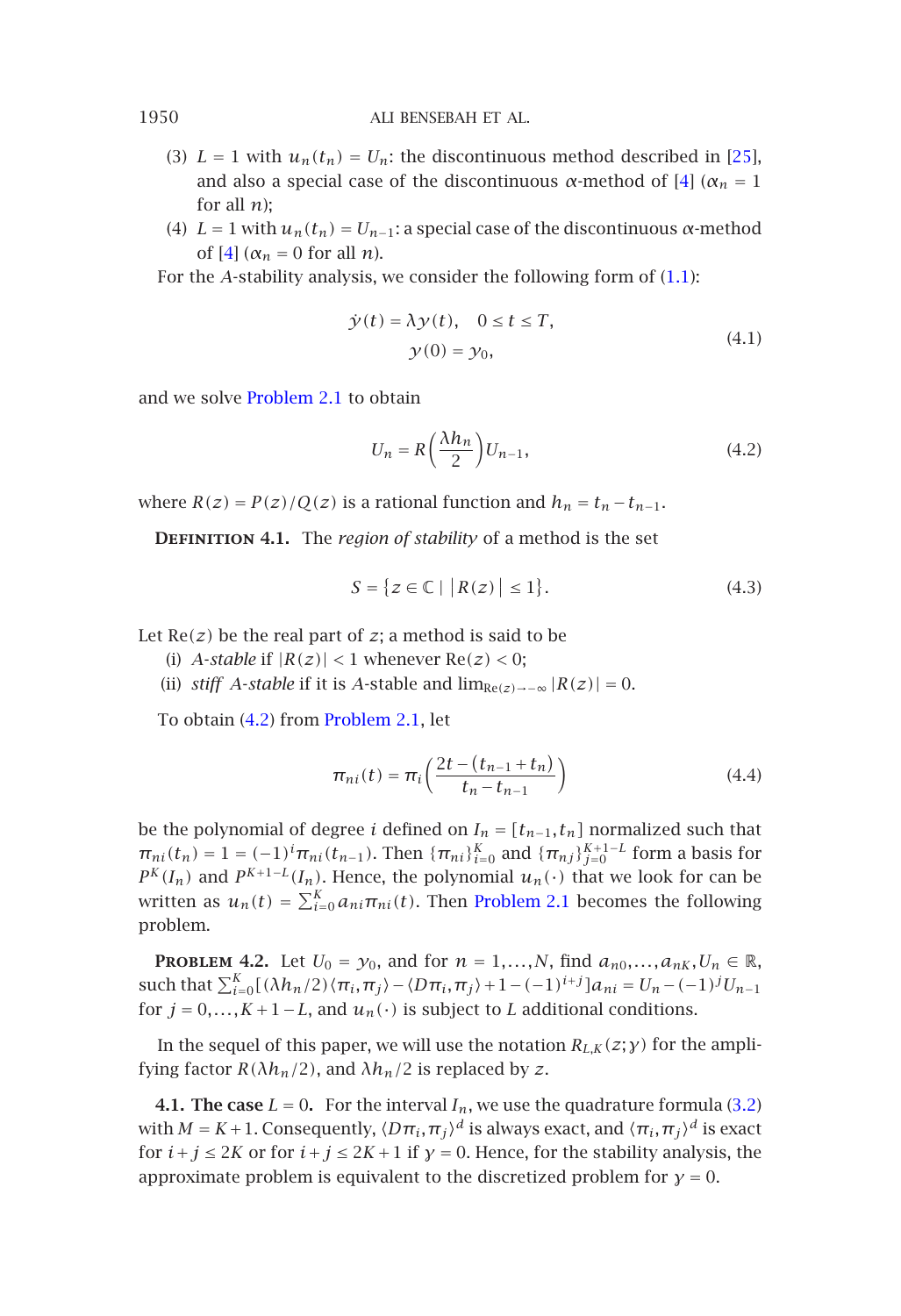In this case, we have the following system:

<span id="page-4-1"></span>
$$
\sum_{i=0}^{j} \left[ 1 - (-1)^{i+j} \right] a_{ni} + \frac{2z}{2j+1} a_{nj} = U_n - (-1)^j U_{n-1}
$$
 (4.5a)

for  $j = 0, \ldots, K$ , and

$$
\sum_{i=1}^{K} \left[ 1 - (-1)^{i + K + 1} \right] a_{ni} + \frac{2\gamma z}{2K + 1} a_{nK} = U_n - (-1)^{K + 1} U_{n-1},\tag{4.5b}
$$

which is equivalent to

$$
U_n = U_{n-1} + 2za_{n0}
$$
 (4.6a)

and

$$
\begin{bmatrix}\n1-z & z & & & & & & & \\
-z & 3 & z & & & & & & \\
& \ddots & \ddots & \ddots & & & & \\
& & -z & 2i+1 & z & & & \\
& & & \ddots & \ddots & \ddots & & \\
& & & & -z & 2K-1 & z & \\
& & & & & -z & [(2K+1)+yz] \end{bmatrix} \begin{bmatrix}\na_{n0} \\
a_{n1} \\
\vdots \\
a_{ni} \\
\vdots \\
a_{nk} \\
(2K+1)\n\end{bmatrix}
$$
\n(4.6b)\n
$$
= \begin{bmatrix}\nU_{n-1} \\
0 \\
\vdots \\
0 \\
0 \\
\vdots \\
0\n\end{bmatrix}.
$$

<span id="page-4-0"></span>The computation of  $R_{0,K}(z; y)$  is based on the following two lemmas.

**LEMMA 4.3.** *Let*  $A_{k,k-1} = 1$ ,  $A_{k,k-2} = 0$ , and for  $k ≤ \ell$ 

$$
A_{k\ell} = \begin{vmatrix} 2k+1 & z & & & \\ -z & 2k+3 & z & 0 & \\ & \ddots & \ddots & \ddots & \\ & & 0 & -z & 2\ell-1 & z \\ & & & -z & 2\ell+1 \end{vmatrix} .
$$
 (4.7)

*Then, for*  $k \leq \ell$ 

$$
A_{k\ell} = (2k+1)A_{k+1,\ell} + z^2 A_{k+2,\ell},
$$
  
\n
$$
A_{k\ell} = (2\ell+1)A_{k,\ell-1} + z^2 A_{k,\ell-2}.
$$
\n(4.8)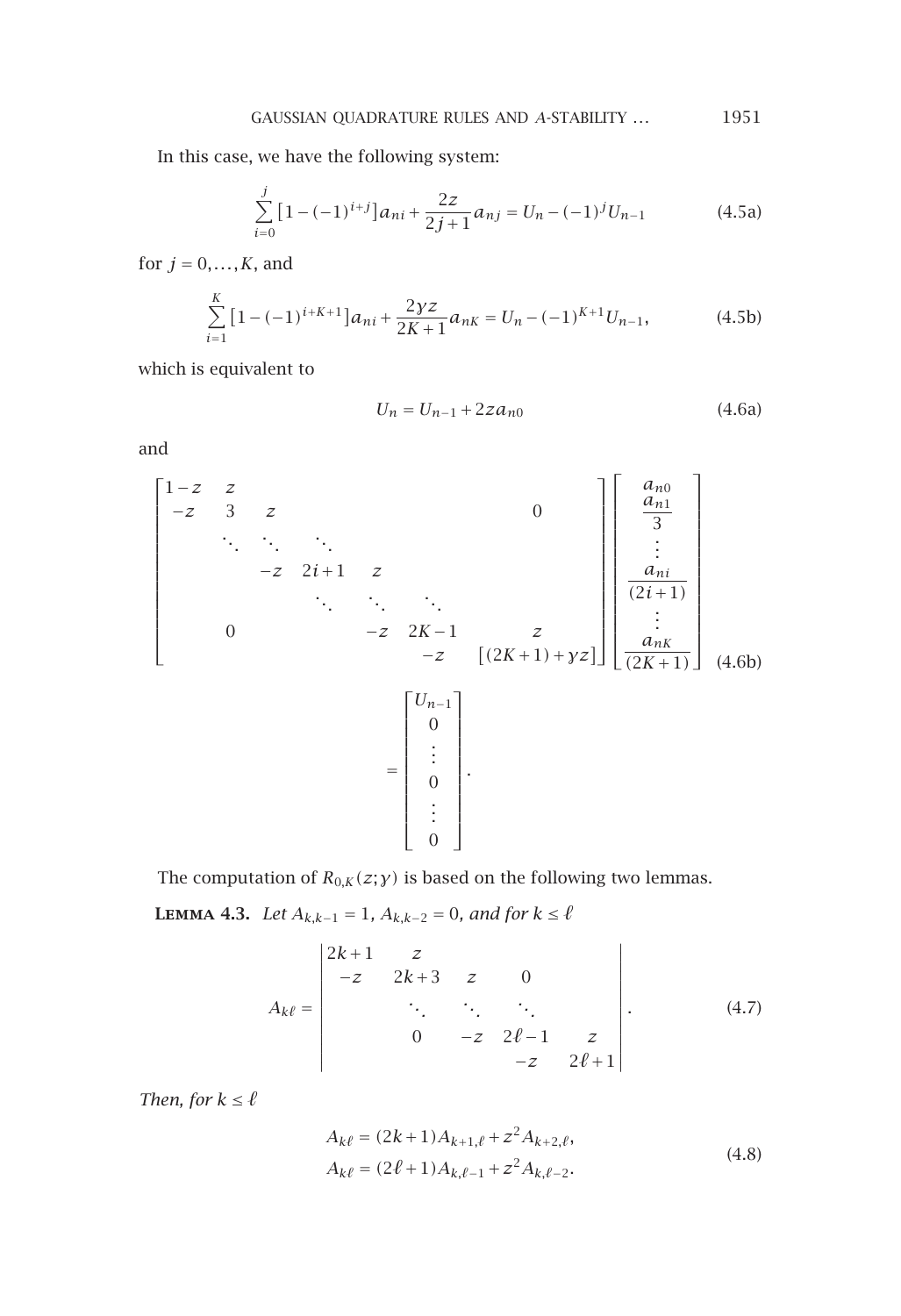**LEMMA 4.4.** *For*  $\ell \geq k$ *,*  $A_{k\ell}$  *is a polynomial in*  $z^2$ *. More precisely,* (i) *if*  $l - k = 2n + 1$ *, then*  $A_{k\ell} = z^{2n+2} + p_n(z^2)$ *,* (ii) *if*  $\ell - k = 2n$ *, then*  $A_{k\ell} = (n+1)(2k+2n+1)z^{2n} + p_{n-1}(z^2)$ *, for*  $n = 0, 1, 2, \ldots$ , *and where*  $p_j(z)$  *is a polynomial of degree j in*  $z$  ( $p_{-1}(z) = 0$ )*.* 

As a direct consequence of Cramer's rule, we have

<span id="page-5-0"></span>
$$
a_{n0} = U_{n-1} \frac{A_{1K} + \gamma z A_{1K-1}}{(A_{0K} + \gamma z A_{0K-1}) - z (A_{1K} + \gamma z A_{1K-1})}
$$
(4.9)

and from the properties of  $A_{k\ell}$ , we obtain

$$
R_{0K}(z;y) = \frac{(A_{0K} + yzA_{0K-1}) + z(A_{1K} + yzA_{1K-1})}{(A_{0K} + yzA_{0K-1}) - z(A_{1K} + yzA_{1K-1})}
$$
(4.10a)

or

$$
R_{0K}(z; y) = \frac{(A_{0K} + zA_{1K}) + yz(A_{0K-1} + zA_{1K-1})}{(A_{0K} - zA_{1K}) + yz(A_{0K-1} - zA_{1K-1})}.
$$
(4.10b)

Let

$$
Q_K(z) = A_{0K-1} + zA_{1K-1}
$$
\n(4.11)

for  $K = 0, 1, 2, \ldots$ . From Lemma 4.4,

$$
Q_K(-z) = A_{0K-1} - zA_{1K-1}
$$
\n(4.12)

and we have the following results.

**LEMMA 4.5.** *The polynomials*  $Q_k(z)$  *can be generated recursively by*  $Q_0(z)$  = 1*,*  $Q_1(z) = 1 + z$ *, and for*  $K \ge 1$ 

$$
Q_{K+1}(z) = (2K+1)Q_K(z) + z^2 Q_{K-1}(z).
$$
 (4.13)

PROOF. The proof is a direct consequence of Lemma 4.3.  $\Box$ 

**LEMMA 4.6.** *For*  $K \ge 0$ ,  $Q_K(z) = \sum_{i=0}^K ((2K - i)! / 2^{K - i} (K - i)! i!) z^i$ .

**Proof.** Since  $Q_K(z)$  is a polynomial of degree *K*, let  $Q_K(z) = \sum_{i=0}^K a_{Ki}z^i$ . Then  $a_{00} = a_{10} = a_{11} = 1$ , and for  $K \ge 2$ , we have

$$
a_{Ki} = (2K - 1)a_{K-1,i} + a_{K-2,i-2}, \tag{4.14}
$$

for  $i = 0, \ldots, K$ , considering  $a_{Kj} = 0$  if  $j < 0$  or  $j > K$ . Then the result follows by induction. $\Box$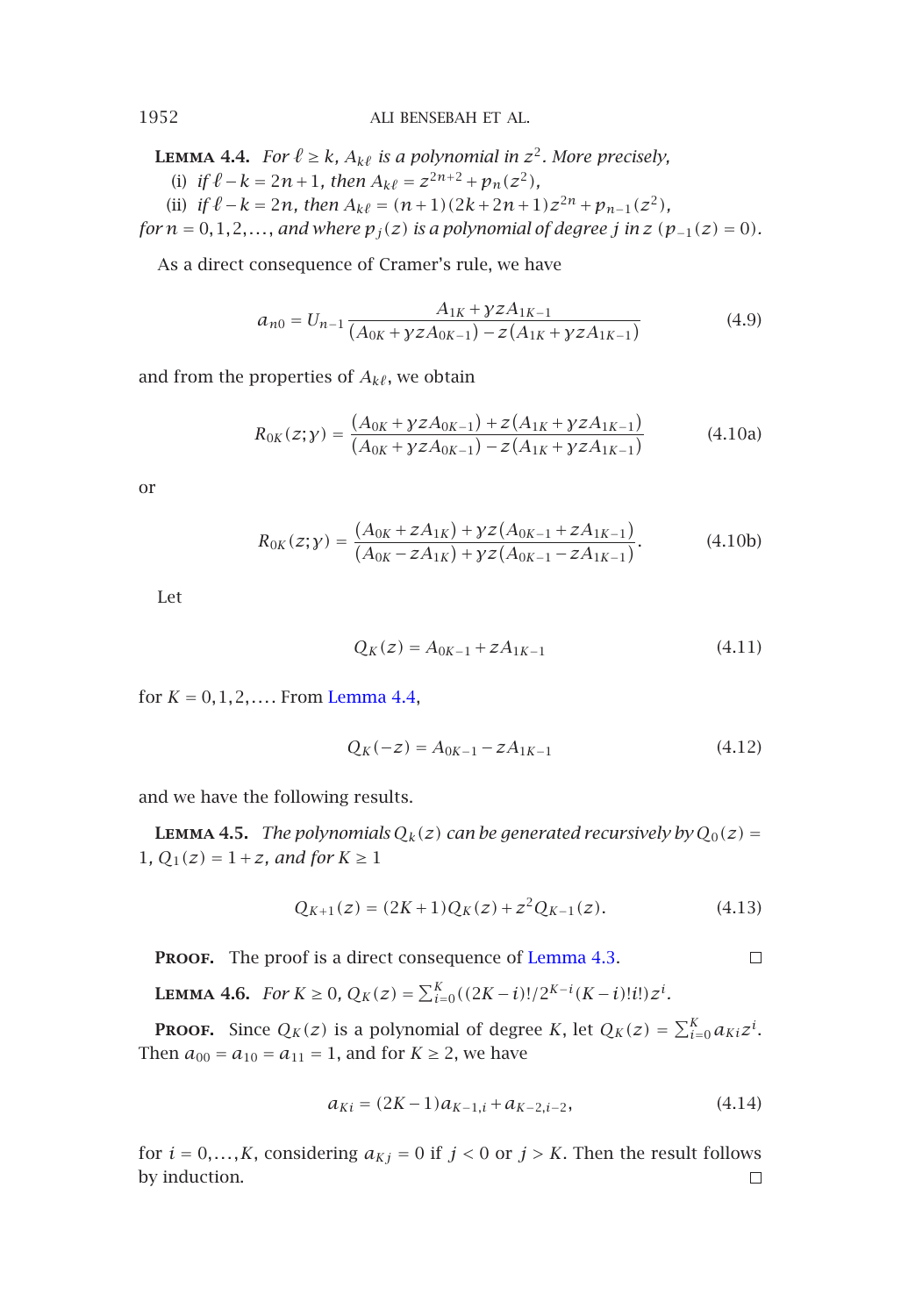GAUSSIAN QUADRATURE RULES AND *A*-STABILITY *...* 1953

<span id="page-6-3"></span>**THEOREM 4.7.** *Let*  $P_{K+1}(z; y) = Q_{K+1}(z) + yzQ_{K}(z)$ *. Then* 

$$
P_{K+1}(z; y) = \sum_{i=0}^{K+1} \frac{(2(K+1)-i)!}{2^{K+1-i}(K+1-i)!i!} \left[1 + y \frac{i}{2(K+1)-i}\right] z^i,
$$
  
\n
$$
R_{0K}(z; y) = \frac{P_{K+1}(z; y)}{P_{K+1}(-z; -y)}.
$$
\n(4.15)

<span id="page-6-1"></span>*Moreover, the following limits exist:*

$$
\lim_{|z| \to -\infty} |R_{0K}(z; y)| = \frac{1 + y}{1 - y} \quad \text{for } y \in [-1, 1),
$$
\n
$$
\lim_{|z| \to +\infty} |R_{0K}(z; 1)| = +\infty \quad \text{for } y = 1.
$$
\n(4.16)

<span id="page-6-0"></span>From the properties of  $A_{k\ell}$  of Lemma 4.3, we obtain the following expression.

**Lemma 4.8.** *For any complex number z,*

$$
z(A_{1K} + yzA_{1K-1})(\overline{A_{0K} + yzA_{0K-1}})
$$
  
=  $y|z|^{2K+2} + \sum_{i=0}^{K} (2i+1)z_i|z|^{2i} |A_{i+1,K} + yzA_{i+1,K-1}|^2,$  (4.17)

*where*  $z_i = z$  *for i even and*  $z_i = \overline{z}$  *for i [odd.](#page-2-0)* 

**Lemma 4.9.** *Let X and Y [be](#page-4-1) two complex numbers, then*

<span id="page-6-2"></span>
$$
\frac{|X+Y|}{|X-Y|} < 1 \quad \text{iff} \quad \text{Re}(Y\bar{X}) < 0. \tag{4.18}
$$

**THEOREM 4.10.** *Let*  $L = 0$  *and*  $K \ge 0$ *.* 

(i) *The method corresponding to the approximate problem (4.5) is A-stable but not stiff A-stable.*

(ii) *Let*  $y \in [-1,1]$  *and*  $M = K + 1$  *[in \(3.2\). T](#page-6-1)[hen t](#page-6-2)he method corresponding to the [discre](#page-5-0)tized problem (4.5) is <i>A[-stable](#page-6-3) for*  $\gamma = [-1,0]$  *and stiff A-stable for*  $\gamma = -1$ .

<span id="page-6-4"></span>PROOF. We recall that the result for the approximate p[roblem corres](#page-6-3)ponds to the result for the discretized problem for  $\gamma = 0$ . For the *A*-stability, using Lemma 4.9, we observe that  $|R_{0K}(z; y)| < 1$  is equivalent to

Re 
$$
\{z(A_{1K} + yzA_{1K-1})(\overline{A_{0K} + yzA_{0K-1}})\} < 0.
$$
 (4.19)

From  $(4.10)$  and the expression in Lemma 4.8,  $(4.19)$  is satisfied for  $Re(z) < 0$ if  $\gamma \leq 0$ . From the limits of Theorem 4.7, it follows that for any  $\gamma > 0$ , there exists *z* such that  $Re(z) < 0$  and  $|R_{0K}(z; y)| > 1$ . Then the result on *A*-stability follows. The stiff *A*-stability for  $y = -1$  follows also from Theorem 4.7.  $\Box$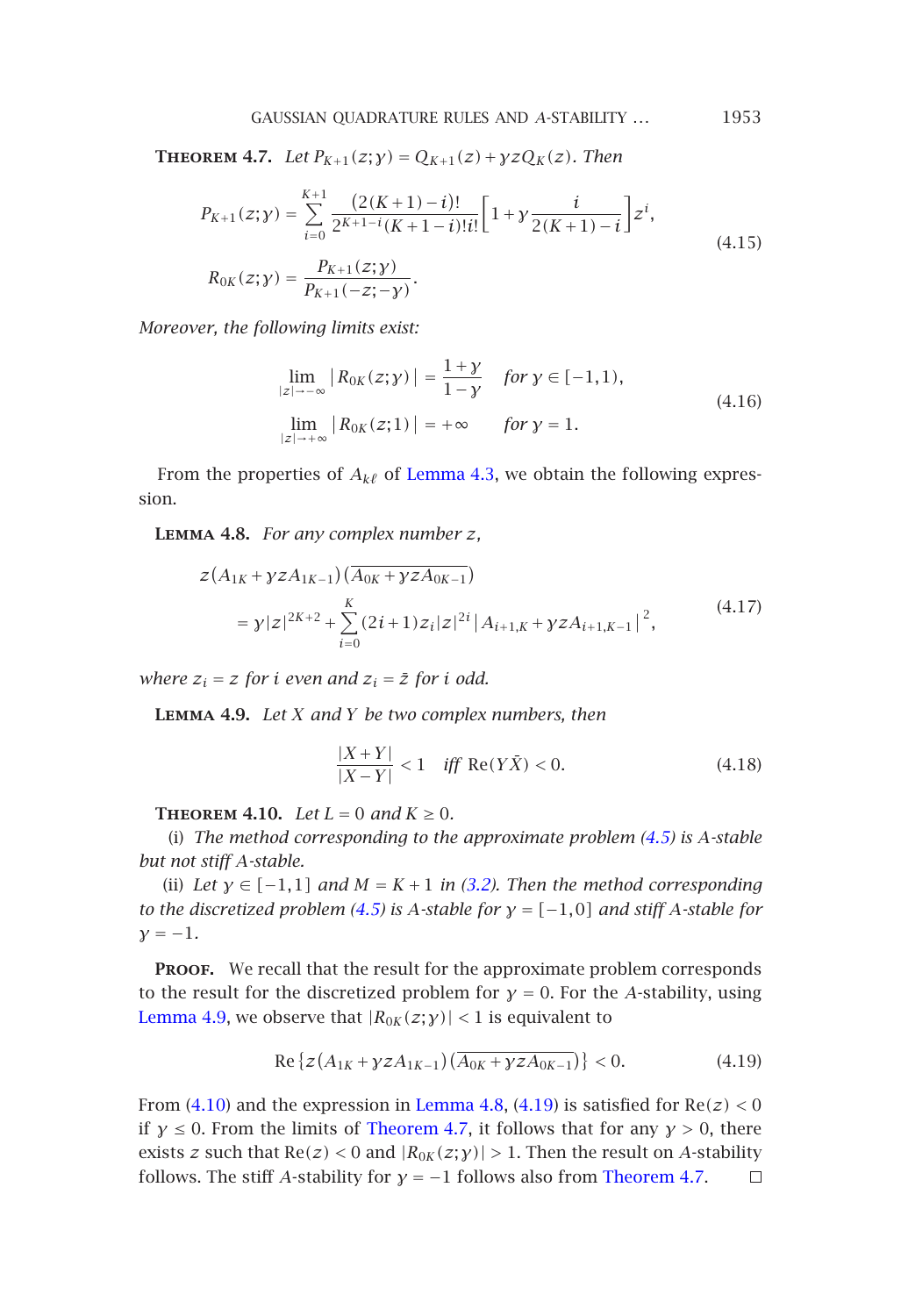**EXAMPLE** 4.11**.** (i)  $K = 0$ ,

$$
R_{00}(z; y) = \frac{1 + (1 + y)z}{1 - (1 - y)z};
$$
\n(4.20)

(ii)  $K = 1$ ,

$$
R_{01}(z; y) = \frac{3 + (3 + y)z + (1 + y)z^2}{3 - (3 - y)z + (1 - y)z^2};
$$
\n(4.21)

(iii)  $K = 2$ ,

$$
R_{02}(z;y) = \frac{15 + (15 + 3y)z + (6 + 3y)z^2 + (1 + y)z^3}{15 - (15 - 3y)z + (6 - 3y)z^2 - (1 - y)z^3};
$$
(4.22)

(iv) *K* = 3,

$$
R_{03}(z;y) = \frac{105 + (105 + 15y)z + (45 + 15y)z^2 + (10 + 6y)z^3 + (1 + y)z^4}{105 - (105 - 15y)z + (45 - 15y)z^2 - (10 - 6y)z^3 + (1 - y)z^4}.
$$
\n(4.23)

**REMARK 4.12.** Since  $R_{0K}(z; y) = 1/R_{0K}(-z; -y)$  $R_{0K}(z; y) = 1/R_{0K}(-z; -y)$  $R_{0K}(z; y) = 1/R_{0K}(-z; -y)$  $R_{0K}(z; y) = 1/R_{0K}(-z; -y)$  $R_{0K}(z; y) = 1/R_{0K}(-z; -y)$  $R_{0K}(z; y) = 1/R_{0K}(-z; -y)$  $R_{0K}(z; y) = 1/R_{0K}(-z; -y)$ , the stability region for  $-1 \le$ *γ <* 0 is the exterior of the mirror image in the imaginary axis of the corresponding region for  $-\gamma$ . For  $\gamma = 0$ , the stability region is the left half-plane. Thus, it is sufficient to describe the bounded regions for  $0 < y \leq 1$ .

**REMARK 4.13.** When  $y = -1, 0$ , and 1, the ratios of Example 4.11 correspond to the subdiagonal, diagonal, and superdiagonal element of the [Pad](#page-11-17)[é ta](#page-11-18)ble for *e*2*z*, respectively. Other values of *γ* give intermediate rational approximations of the exponential. Thes[e ra](#page-2-0)tional approximations of  $e^{2z}$  have already been analyzed; they appear in [7, 18, 27, 28].

<span id="page-7-0"></span>**Remark 4.14.** The proof of the *A*-stability presented here seems to be new in the sense that it uses only elementary properties of Legendre polynomials and Gaussian quadrature rules. However, we do not obtain the stability region in the case  $\gamma \in (0,1]$ , we obtain only the fact that it is not *A*-stable. One way to obtain the stability region is to use the order stars approach [21, 22].

**4.2. The case** *L* = 2**:**  $u_n(t_{n-1}) = U_{n-1}$  **and**  $u_n(t_n) = U_n$ . In this case, we use the quadrature formula (3.2) with  $M = K$ . Hence,  $\langle D\pi_i, \pi_j \rangle^d$  is always exact, and  $\langle \pi_i, \pi_j \rangle^d$  is exact for  $i + j \leq 2K - 2$  or for  $i + j \leq 2K - 1$  if  $\gamma = 0$ .

Then the system is

$$
\sum_{i=0}^{j} \left[ 1 - (-1)^{i+j} \right] a_{ni} + \frac{2z}{2j+1} a_{nj} = U_n - (-1)^j U_{n-1}
$$
 (4.24a)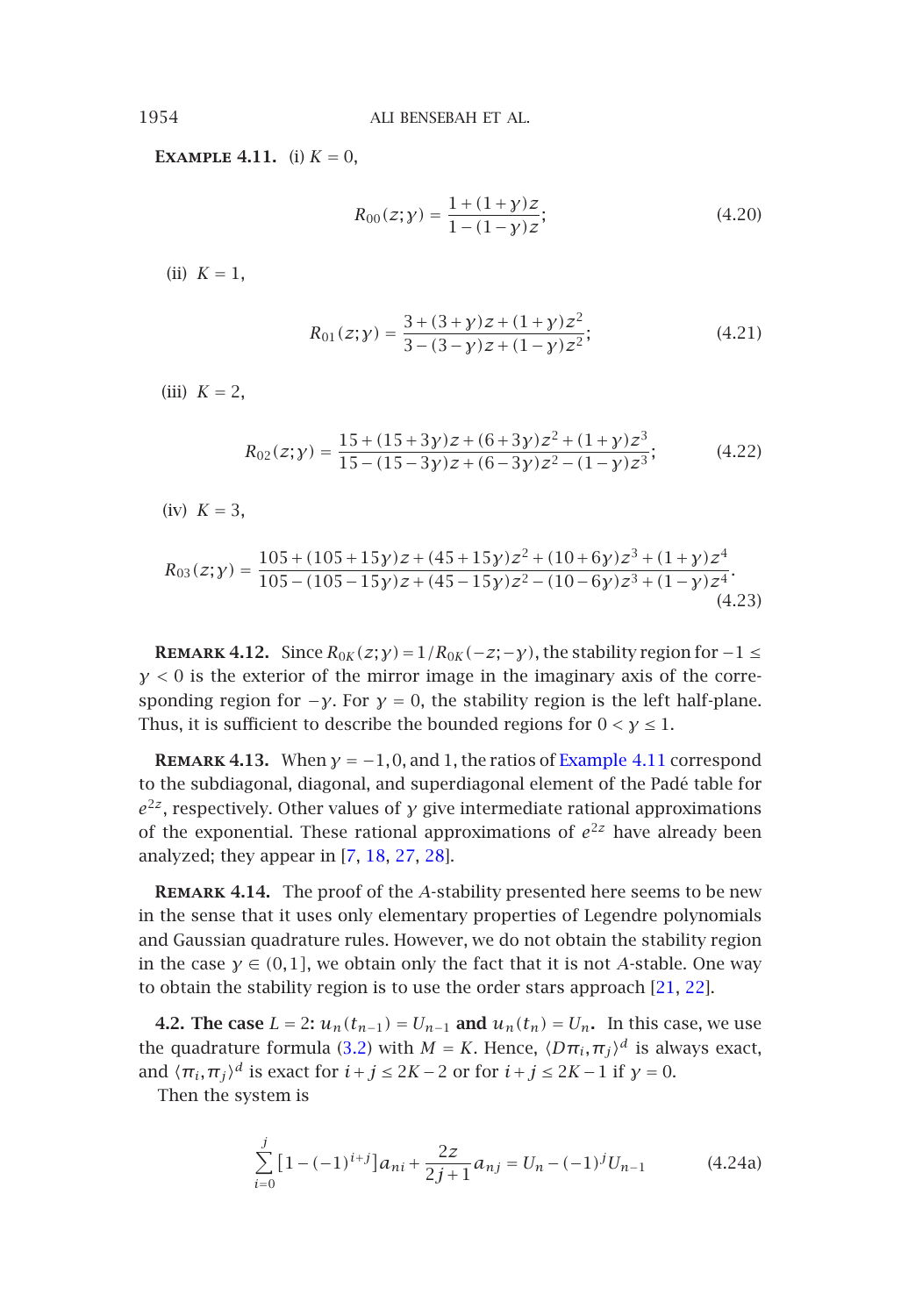GAUSSIAN QUADRATURE RULES AND *A*-STABILITY *...* 1955

for 
$$
j = 0, ..., K - 2
$$
,

$$
\sum_{i=0}^{K-1} \left[ 1 - (-1)^{i+K-1} \right] a_{ni} + \frac{2z}{2K-1} a_{nK-1} + \frac{2yz}{2K-1} a_{nK} = U_n - (-1)^{K-1} U_{n-1},\tag{4.24b}
$$

$$
\sum_{i=0}^{K} (-1)^{i} a_{ni} = U_{n-1},
$$
\n(4.24c)

$$
\sum_{i=0}^{K} a_{ni} = U_n, \t\t(4.24d)
$$

which is equivalent to

$$
U_n = U_{n-1} + 2za_{n0}, \t\t(4.25a)
$$

$$
\sum_{i=0}^{K} (-1)^{i+1} a_{ni} = -U_{n-1},
$$
\n(4.25b)

$$
-2za_{nj} + (2j+1)\sum_{i=j+1}^{K} [1 - (-1)^{i+j}]a_{ni} = 0,
$$
 (4.25c)

for *j* = 0*,*2*,...,K* −2, and

$$
-za_{nK-1} + [(2K-1) - \gamma z]a_{nK} = 0.
$$
 (4.25d)

Solving  $(4.25)$  for  $a_{n0}$  using Cramer's rule, we obtain

$$
a_{n0} = U_{n-1} \frac{A_{1K-1} - \gamma z A_{1K-2}}{(A_{0K-1} - \gamma z A_{0K-2}) - z (A_{1K-1} - \gamma z A_{1K-2})},
$$
  
\n
$$
R_{2K}(z; \gamma) = \frac{(A_{0K-1} - \gamma z A_{0K-2}) + z (A_{1K-1} - \gamma z A_{1K-2})}{(A_{0K-1} - \gamma z A_{0K-2}) - z (A_{1K-1} - \gamma z A_{1K-2})},
$$
\n(4.26)

and the next result [follows](#page-7-0).

**THEOREM 4.15.** *For any*  $\gamma \in [-1,1]$ *,* 

$$
R_{2,K+1}(z; y) = R_{0K}(z; -y).
$$
 (4.27)

**THEOREM 4.16.** *Let*  $L = 2$ *,*  $u_n(t_n) = U_n$ *,*  $u_n(t_{n-1}) = U_{n-1}$ *, and*  $K \ge 1$ *.* 

(1) *The method corresponding to the approximate problem (4.24a) is A-stable but not stiff A-stable.*

(2) Let  $\gamma \in [-1,1]$  and  $M = K$  in (3.2). Then the method corresponding to the *discretized problem (4.24a) is A-stable for*  $\gamma \in [0,1]$  *and stiff A-stable for*  $\gamma = 1$ *.* 

**4.3. The case**  $L = 1$ :  $u_n(t_n) = U_n$ . In this case, using the quadrature rule (3.2) with  $M = K + 1$ , any term of the forms  $\langle \pi_i, \pi_j \rangle^d$  or  $\langle D\pi_i, \pi_j \rangle^d$  is integrated exactly for  $i, j \leq K$ . Hence, the approximate problem and the discretized problems have the same *A*-stability property.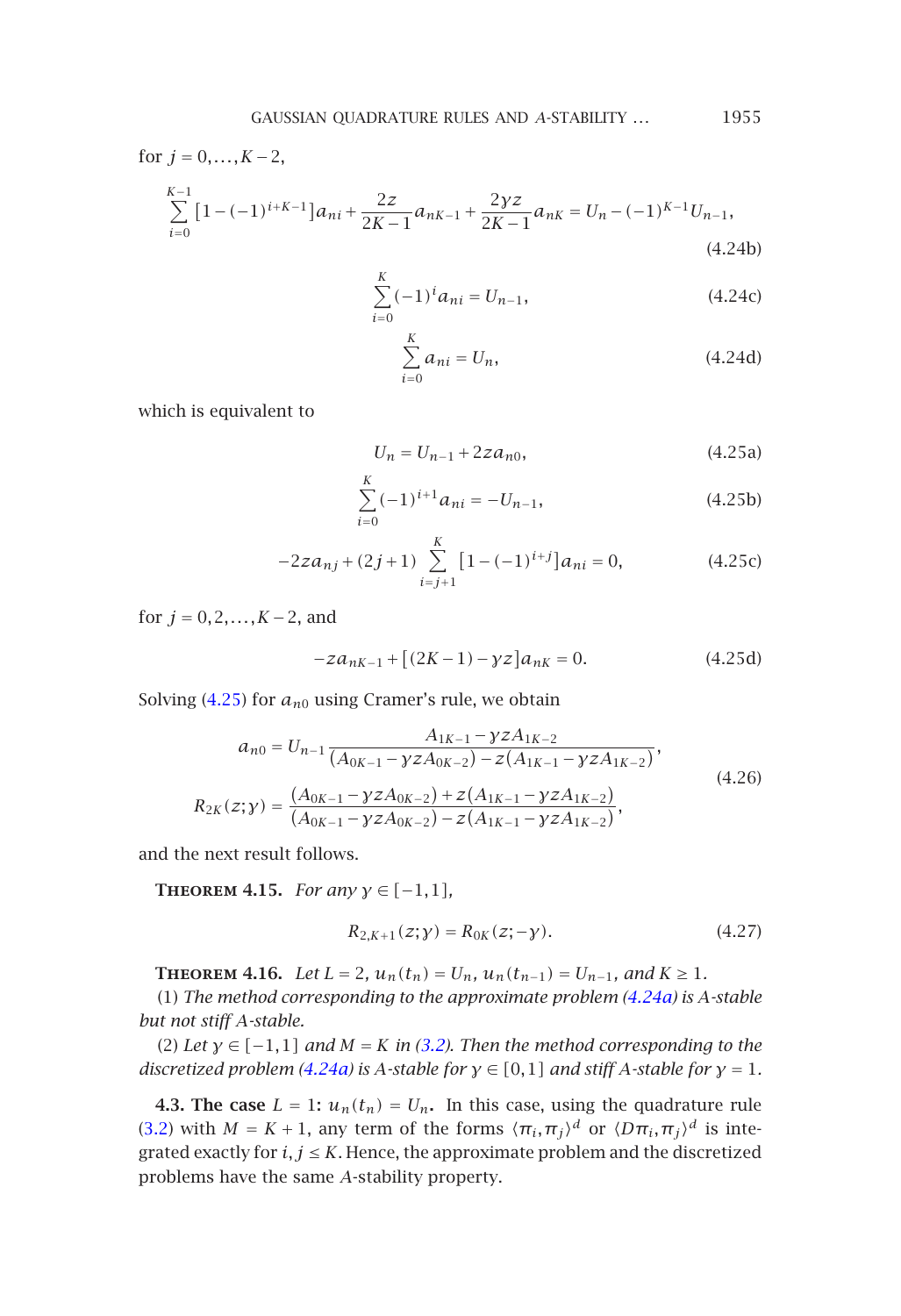The system is

$$
\sum_{i=0}^{j} \left[ 1 - (-1)^{i+j} \right] a_{ni} + \frac{2z}{2j+1} a_{nj} = U_n - (-1)^j U_{n-1}
$$
 (4.28a)

for  $j = 0, \ldots, K$ , and

$$
\sum_{i=0}^{K} a_{ni} = U_n.
$$
 (4.28b)

But, this system is equivalent to

$$
U_n = U_{n-1} + 2za_{n0}, \t\t(4.29a)
$$

$$
(1-z)a_{n0} + \frac{z}{3}a_{n1} = U_{n-1},
$$
\t(4.29b)

$$
-\frac{z}{2j-1}a_{nj-1} + a_{nj} + \frac{z}{2j+1}a_{nj+1} = 0,
$$
\n(4.29c)

for *j* = 1*,...,K* −1, and

$$
-\frac{z}{2K-1}a_{nK-1} + \left(1 - \frac{z}{2K+1}\right)a_{nK} = 0.
$$
 (4.29d)

Hence,

$$
a_{n0} = U_{n-1} \frac{A_{1K} - zA_{1K-1}}{(A_{0K} - zA_{0K-1}) - z(A_{1K} - zA_{1K-1})},
$$
  
\n
$$
R_{1K}^{r}(z; y) = \frac{(A_{0K} - zA_{0K-1}) + z(A_{1K} - zA_{1K-1})}{(A_{0K} - zA_{0K-1}) - z(A_{1K} - zA_{1K-1})},
$$
\n(4.30)

and we have the next result.

**Theorem 4.17.** *For any γ* ∈ *[*−1*,*1*],*

$$
R_{1K}^r(z; y) = R_{0K}(z; -1), \tag{4.31}
$$

*and the methods corresponding to the approximate and the discretized problems (4.28) are stiff A-stable.*

**4.4. The case** *L* = 1**:**  $u_n(t_{n-1}) = U_{n-1}$ . In this case, we have

$$
\sum_{i=0}^{j} \left[ 1 - (-1)^{i+j} \right] a_{ni} + \frac{2z}{2j+1} a_{nj} = U_n - (-1)^j U_{n-1}
$$
 (4.32a)

for  $j = 0, \ldots, K$ , and

$$
\sum_{i=0}^{K} (-1)^{i} a_{ni} = U_{n-1}.
$$
\n(4.32b)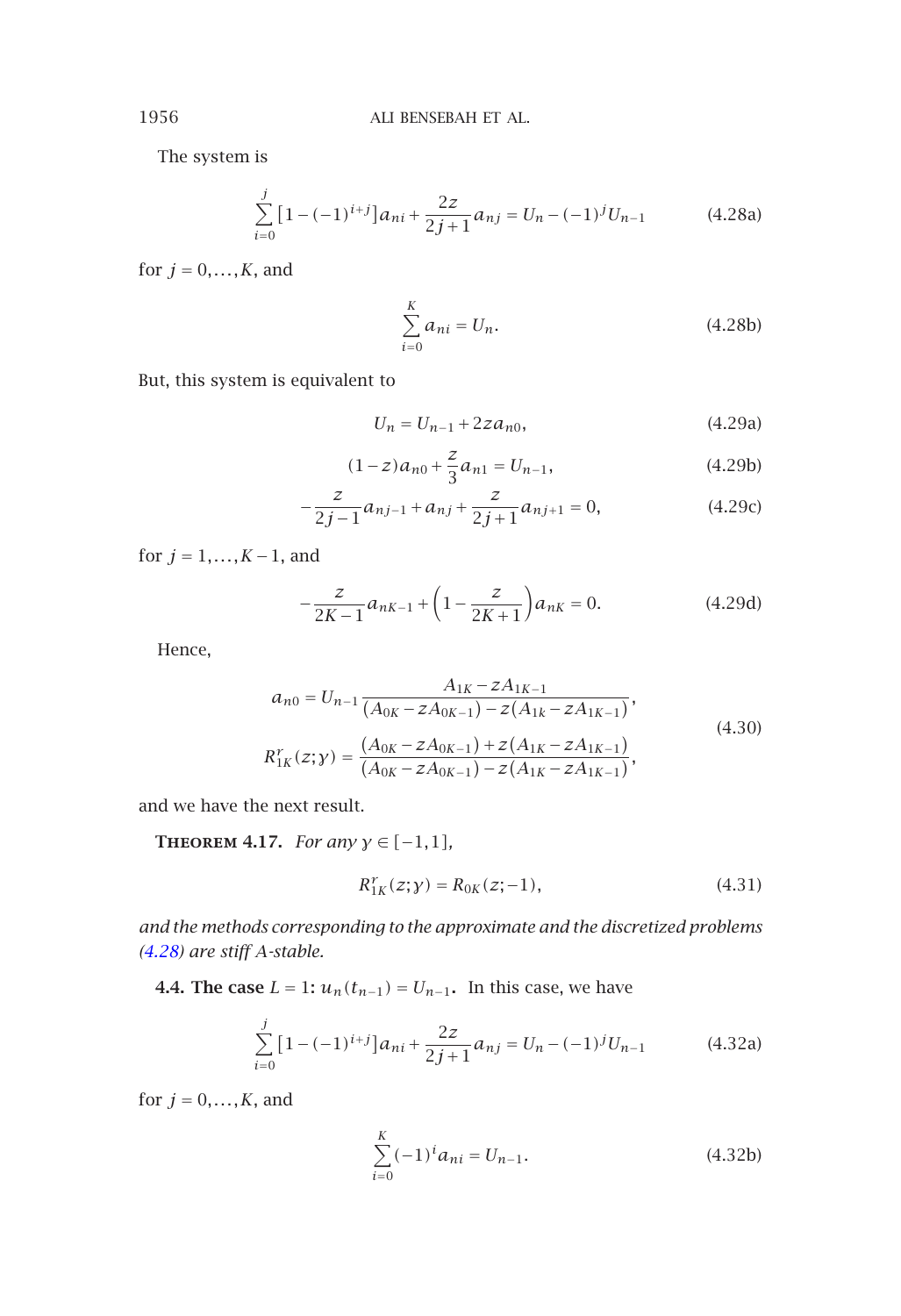#### GAUSSIAN QUADRATURE RULES AND *A*-STABILITY ... 1957

This system is equivalent to

$$
U_n = U_{n-1} + 2za_{n0}, \t\t(4.33a)
$$

$$
(1-z)a_{n0} + \frac{z}{3}a_{n1} = U_{n-1},
$$
\n(4.33b)

$$
-\frac{z}{2j-1}a_{nj-1} + a_{nj} + \frac{z}{2j+1}a_{nj+1} = 0,
$$
\n(4.33c)

for *j* = 1*,...,K* −1, and

$$
-\frac{z}{2K-1}a_{nK-1} + \left(1 + \frac{z}{2K+1}\right)a_{nK} = 0.
$$
 (4.33d)

Then

$$
a_{n0} = U_{n-1} \frac{A_{1K} + zA_{1K-1}}{(A_{0K} + zA_{0K-1}) - z(A_{1k} + zA_{1K-1})},
$$
  
\n
$$
R_{1K}^{\ell}(z; y) = \frac{(A_{0K} + zA_{0K-1}) + z(A_{1K} + zA_{1K-1})}{(A_{0K} + zA_{0K-1}) - z(A_{1K} + zA_{1K-1})},
$$
\n(4.34)

and we obtain the last result.

**THEOREM** 4.18*. For any*  $\gamma \in [-1, 1]$ *,* 

$$
R_{1K}^{\ell}(z; y) = R_{0K}(z; 1), \qquad (4.35)
$$

<span id="page-10-3"></span>*and the methods corresponding to the approximate and the discretized problems (4.32) are not A-stable.*

<span id="page-10-1"></span>ACKNOWLEDGMENT. The research of the second author has been supported in part by the Natural Sciences and Engineering Research Council of Canada (NSERC).

## **References**

- <span id="page-10-2"></span><span id="page-10-0"></span>[1] G. A. Baker, J. H. Bramble, and V. Thomée, *Single step Galerkin approximations for parabolic problems*, Math. Comp. **31** (1977), no. 140, 818–847.
- [2] A. Bensebah, F. Dubeau, and J. Gélinas, *Résultats d'existence et de superconvergence pour la méthode des α* [*Existence and superconvergence results for the α-method*], Ann. Sci. Math. Québec **17** (1993), no. 2, 115–138 (French).
- [3] M. C. Delfour and F. Dubeau, *Discontinuous polynomial approximations in the theory of one-step, hybrid and multistep methods for nonlinear ordinary differential equations*, Math. Comp. **47** (1986), no. 175, 169–189, with a supplement S1–S8.
- [4] M. C. Delfour, W. Hager, and F. Trochu, *Discontinuous Galerkin methods for ordinary differential equations*, Math. Comp. **36** (1981), no. 154, 455–473.
- [5] F. Dubeau, *Approximations polynômiales par morceaux des équations différentielles*, Ph.D. thesis, University of Montréal, Montréal, Canada, 1981.
- [6] , *Approximation discontinue des équations différentielles ordinaires: la méthode des α* [*Discontinuous approximation of ordinary differential equations: the method of α's*], Ann. Sci. Math. Québec **10** (1986), no. 2, 153–179 (French).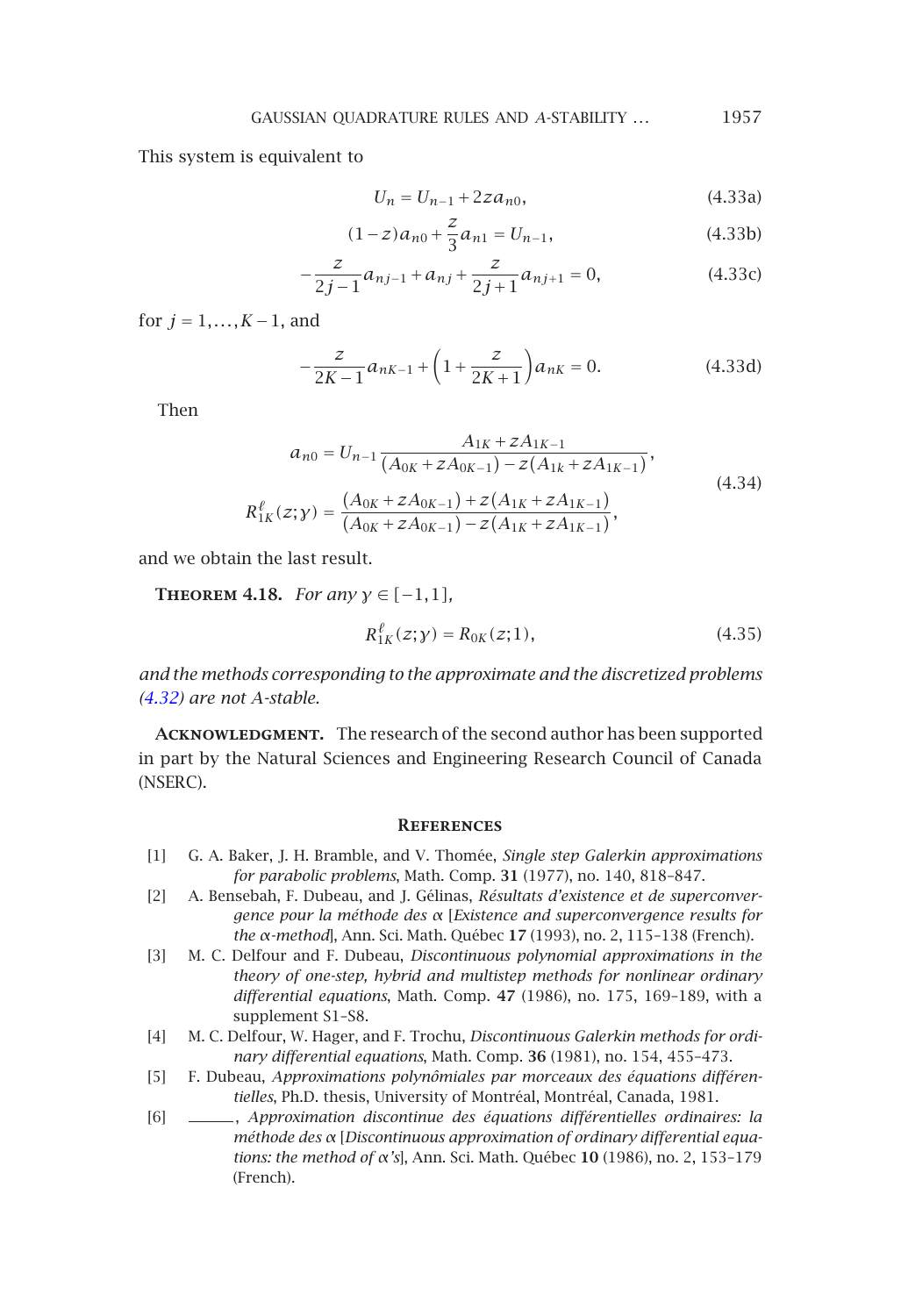- [7] B. L. Ehle, *On Padé approximation to the exponential function and A-stable methods for the numerical solution of initial value problems*, Ph.D. thesis, University of Waterloo, Waterloo, Canada, 1969.
- <span id="page-11-0"></span>[8] K. Eriksson, D. Estep, P. Hansbo, and C. Johnson, *Introduction to adaptive methods for differential equations*, Acta Numerica, 1995, Acta Numer., Cambridge University Press, Cambridge, 1995, pp. 105–158.
- <span id="page-11-7"></span>[9] K. Eriksson and C. Johnson, *Adaptive finite element methods for parabolic problems. I. A linear model problem*, SIAM J. Numer. Anal. **28** (1991), no. 1, 43–77.
- <span id="page-11-8"></span>[10] , *Adaptive finite element methods for parabolic problems. II. Optimal error estimates in L*∞*L*<sup>2</sup> *and L*∞*L*∞, SIAM J. Numer. Anal. **32** (1995), no. 3, 706– 740.
- <span id="page-11-9"></span>[11] , *Adaptive finite element methods for parabolic problems. IV. Nonlinear problems*, SIAM J. Numer. Anal. **32** (1995), no. 6, 1729–1749.
- <span id="page-11-10"></span>[12] , *Adaptive finite element methods for parabolic problems. V. Long-time integration*, SIAM J. Numer. Anal. **32** (1995), no. 6, 1750–1763.
- <span id="page-11-11"></span>[13] K. Eriksson, C. Johnson, and S. Larsson, *Adaptive finite element methods for parabolic problems. VI. Analytic semigroups*, SIAM J. Numer. Anal. **35** (1998), no. 4, 1315–1325.
- <span id="page-11-5"></span>[14] K. Eriksson, C. Johnson, and V. Thomée, *Time discretization of parabolic problems by the discontinuous Galerkin method*, RAIRO Modél. Math. Anal. Numér. **19** (1985), no. 4, 611–643.
- <span id="page-11-1"></span>[15] D. Estep, *A posteriori error bounds and global error control for approximation of ordinary differential equations*, SIAM J. Numer. Anal. **32** (1995), no. 1, 1–48.
- <span id="page-11-2"></span>[16] D. Estep and D. French, *Global error control for the continuous Galerkin finite element method for ordinary differential equations*, RAIRO Modél. Math. Anal. Numér. **28** (1994), no. 7, 815–852.
- <span id="page-11-12"></span>[17] D. Estep, D. H. Hodges, and M. Warner, *Computational error estimation and adaptive error control for a finite element solution of launch vehicle trajectory problems*, SIAM J. Sci. Comput. **21** (1999/00), no. 4, 1609–1631.
- <span id="page-11-16"></span>[18] E. Hairer, *Constructive characterization of A-stable approximations to* exp*(z) and its connection with algebraically stable Runge-Kutta methods*, Numer. Math. **39** (1982), no. 2, 247–258.
- <span id="page-11-13"></span>[19] B. L. Hulme, *Discrete Galerkin and related one-step methods for ordinary differential equations*, Math. Comp. **26** (1972), 881–891.
- <span id="page-11-14"></span>[20] , *One-step piecewise polynomial Galerkin methods for initial value problems*, Math. Comp. **26** (1972), 415–426.
- <span id="page-11-17"></span>[21] A. Iserles, *Order stars, approximations and finite differences. I. The general theory of order stars*, SIAM J. Math. Anal. **16** (1985), no. 3, 559–576.
- <span id="page-11-18"></span>[22] , *Order stars, approximations and finite differences. II. Theorems in approximation theory*, SIAM J. Math. Anal. **16** (1985), no. 4, 785–802.
- <span id="page-11-6"></span>[23] P. Jamet, *Galerkin-type approximations which are discontinuous in time for parabolic equations in a variable domain*, SIAM J. Numer. Anal. **15** (1978), no. 5, 912–928.
- <span id="page-11-3"></span>[24] C. Johnson, *Error estimates and adaptive time-step control for a class of one-step methods for stiff ordinary differential equations*, SIAM J. Numer. Anal. **25** (1988), no. 4, 908–926.
- <span id="page-11-4"></span>[25] P. Lasaint and P.-A. Raviart, *On a finite element method for solving the neutron transport equation*, Mathematical Aspects of Finite Elements in Partial Differential Equations (Proc. Sympos., Math. Res. Center, Univ. Wisconsin,

<span id="page-11-15"></span>